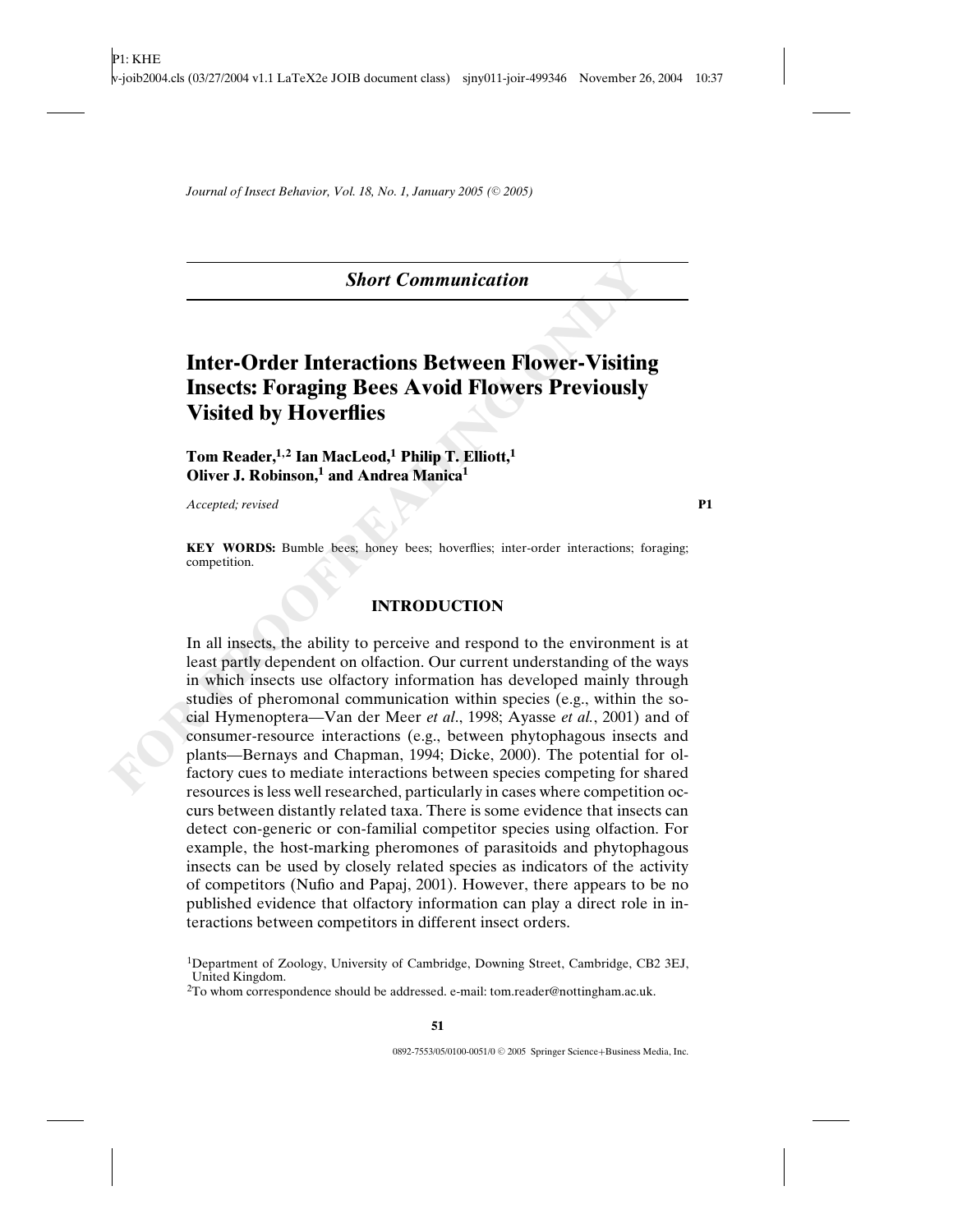#### **52 Reader** *et al.*

Olfactory information plays an important role in decision making by insects foraging for nectar. For example, there is good evidence that social and solitary bees (Hymenoptera: Apidae) use scent cues to determine if a flower has recently been visited by a conspecific (Nunez, 1967; Ferguson and Free, 1979; Cameron, 1981; Kato, 1988; Williams, 1998; Gilbert *et al*., 2001; Goulson *et al.*, 2001). By avoiding recently visited flowers, which are likely to be nectar-depleted, bees can increase their foraging efficiency (Kato, 1988; Williams, 1998). Different bee species frequently exploit the same floral resources, and it is not surprising therefore that several species are known to use scent cues to detect and avoid flowers that have recently been visited by heterospecifics in the family Apidae (Goulson *et al.*, 1998; Stout *et al*., 1998; Stout and Goulson, 2001). Although bees also compete for food with a range of more distantly related insect taxa, it is not known if bees can detect and avoid flowers recently visited by members of other insect families or orders.

In this paper we test the hypothesis that the likelihood that foraging bees will visit a flower is influenced by previous visits to that flower by members of a different insect order. Hoverflies (Diptera: Syrphidae) are generalist flower-visitors (Branquart and Hemptinne, 2000) that often forage on the same plants as bees, and as such are potentially important competitors for nectar and pollen. If the ability of bees to assess flower status using scent cues reflects a general strategy for avoiding flowers whose resources have been depleted by competitors, we predict that bees will reject flowers that have recently been visited by hoverflies.

#### **METHODS**

We investigated the behaviour of insects foraging on six large bramble bushes (*Rubus fruticosus* L. agg.), each with several hundred flowers, on White Hill, Surrey, UK between 0800 and 1800 hrs BST from 28th June to 2nd July 2003. Visiting insects were pooled into three categories: bumble bee workers (*Bombus terrestris*, *Bombus lucorum*, *Bombus pascuorum* and *Bombus lapidarius*), honey bee workers (*Apis melliferd*), and hoverflies (*Chrysotoxum cautum*, *Eristalis tenax* and *Helophilus pendulus*).

We observed the responses of bumble bees, honey bees and hoverflies ("test insects") when offered individual bramble flowers that had either recently been visited by another foraging insect ("test flowers"), or isolated in a muslin bag for the previous 24 h ("control flowers"). The effects of repellent olfactory cues deposited on flowers by foraging insects typically wear off well within 24 h (Stout and Goulson, 2001; Stout and Goulson, 2002), and we thus assume that our bagged flowers control for any effects of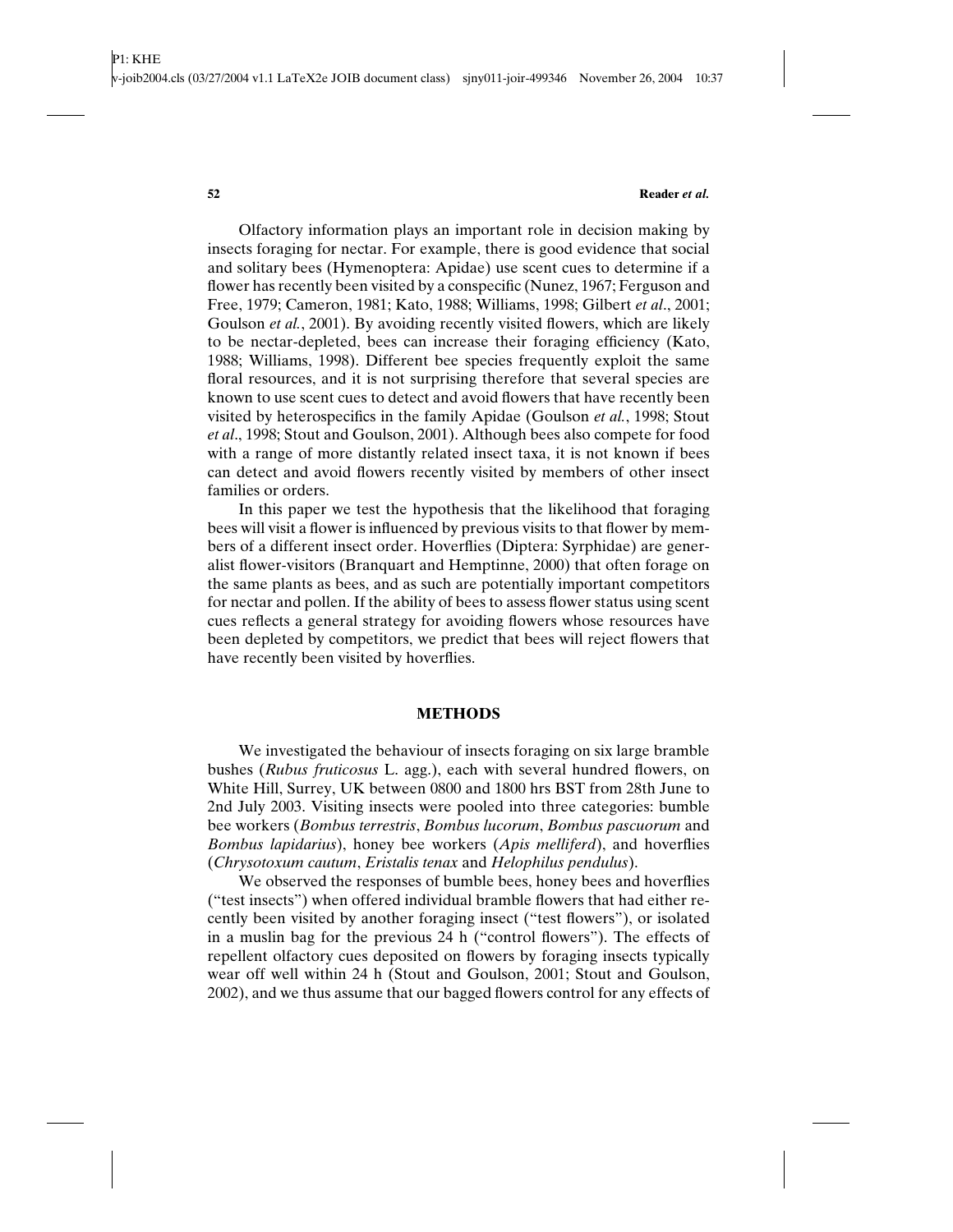#### **Inter-Order Interactions Between Flower-Visiting 53**

previous forager activity on test insect behaviour. In addition to any olfactory cues left on a flower after visitation, the depletion of nectar caused by a foraging insect could provide a direct visual cue to the rewards offered by a flower (Thorp *et al.*, 1975; Marden, 1984). Since control flowers will have had ample time to compensate for any depletion of nectar caused by visitation prior to bagging, we used a second type of bagged control to distinguish between the effects of visual and olfactory cues on forager behaviour. We offered test insects flowers that had been bagged for 24 h and then drained of nectar artificially using a microcapillary tube ("drained control flowers").

We adopted a design similar to Goulson *et al.* (1998) and Stout *et al.* (1998) when presenting test and control flowers to insects. Flowers were cut from bramble plants, leaving enough stem for them to be handled with forceps, and offered immediately to test insects. We removed the nectar from drained control flowers immediately before they were cut. Test flowers were always cut immediately after a visit by a foraging insect, the identity of the visitor being recorded. In all trials, a cut flower was held within a few centimetres of a flower upon which a test insect was already feeding, in a position chosen to coincide with the anticipated flight path of the insect. If, having left its original flower, the test insect landed on and probed the flower being offered, this was classed as "acceptance." If the offered flower was approached but not landed on, this was classed as "rejection." When the test insect left its original flower in a different direction to the offered flower, nothing was recorded. The proportion of acceptances for each class of experimental flower was compared to the two controls using a G-test with William's correction (Sokal and Rohlf, 1995). Probabilities were adjusted with a sequential Bonferroni correction (Rice, 1989) to account for multiple comparisons.

Flowers of different types were offered to test insects in a haphazard order. We could not fully randomise the sequence, since the range of test flowers available at any one time was constrained by the identity of foraging insects in the vicinity of the experimenter. In general, we cannot be sure that we did not use the same individual test insect more than once during the experiment, but the chances of pseudo-replication were minimal since populations of all the species we used at the field site were large (see also Williams, 1998; Stout and Goulson, 2002).

#### **RESULTS**

Bumble bees and honey bees landed on the majority (∼80%) of control flowers offered to them (Fig. 1). They were significantly less likely to accept a flower that had recently been visited by another bee, regardless of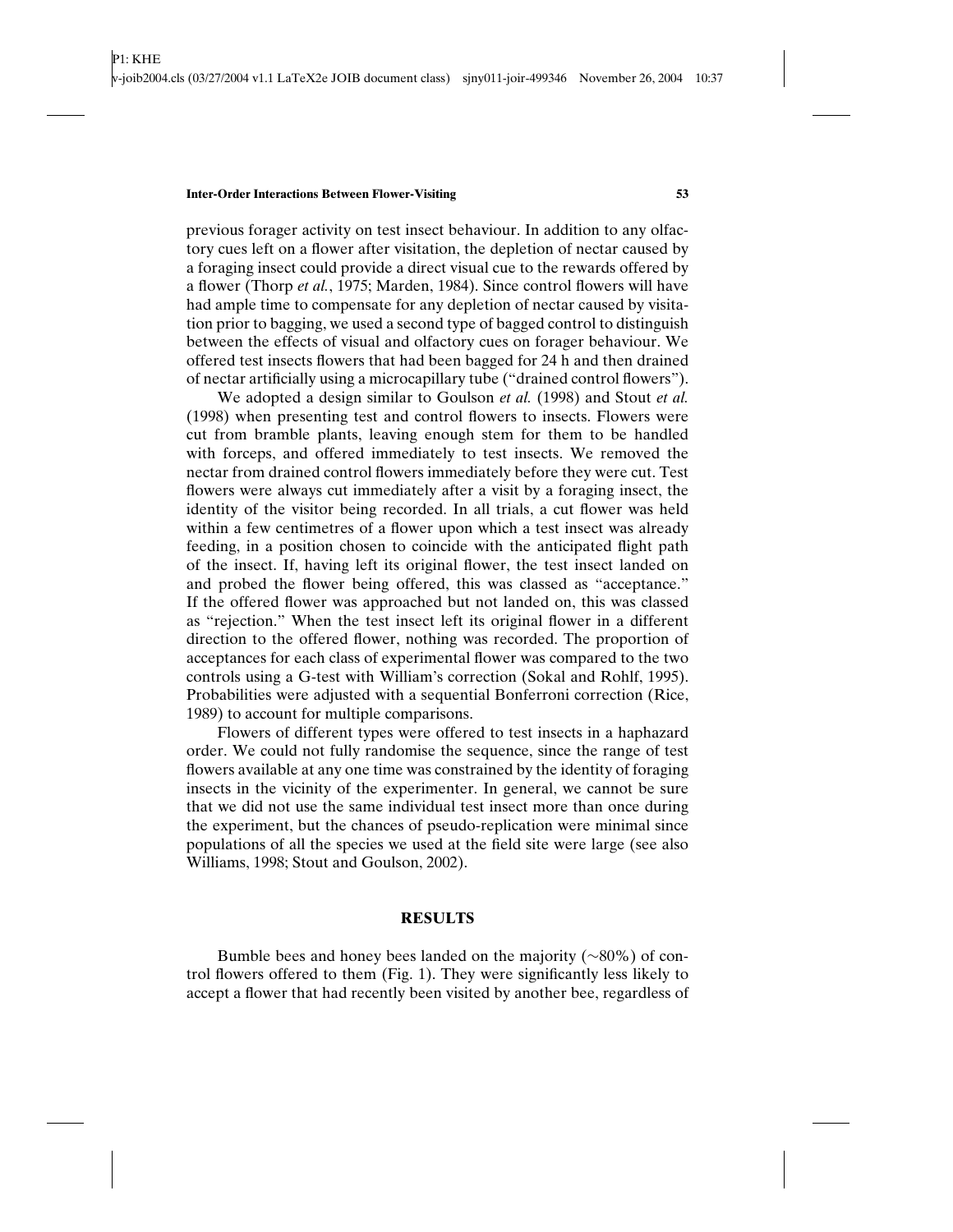

**Fig. 1.** The proportions of different types of flowers that, when offered to three types of test insect, were rejected. The five flower types are: those that had recently been visited by three types of insect, control flowers that were bagged for 24 h prior to their use ("control"), and control flowers that were bagged for 24 h and then drained of all nectar prior to their use ("drained control"). Significance levels arising from pre-planned pair-wise comparisons using G-tests are shown (\*\*\* $p < 0.001$ ; \*\*  $p < 0.01$ ; \* $p < 0.05$ ; NS  $p > 0.05$ ; probabilities are adjusted with a sequential Bonferroni correction). Numbers above bars represent sample size (n).

its identity ( $G \ge 10.31$ ;  $p \le 0.002$  for all comparisons). They were also more likely to reject flowers that had previously been visited by hoverflies (honey bees:  $G = 6.56$ ,  $p = 0.011$ ; bumble bees:  $G = 7.65$ ,  $p = 0.006$ ). There was no evidence that bee behaviour was directly affected by the amount of nectar present in flowers—the rejection rate for drained control flowers was not significantly higher than the rate for controls that had not been drained ( $G \geq 0.92$ ;  $p \geq 0.26$  for both species). Owing to small sample size, a detailed analysis of hoverfly behaviour is problematic. Hoverflies rejected relatively few of the test or control flowers that they approached  $(\leq 25\%)$ . Even when the two controls and all test flowers were pooled, no significant effect of prior visitation could be detected on the rejection rate (5 out of 22 test flowers rejected versus 4 out of 25 controls,  $G = 0.054$ ,  $p > 0.9$ ).

#### **DISCUSSION**

Although initial reports suggested that repellent scent cues used by flower-visiting insects were species specific (Williams, 1998), recent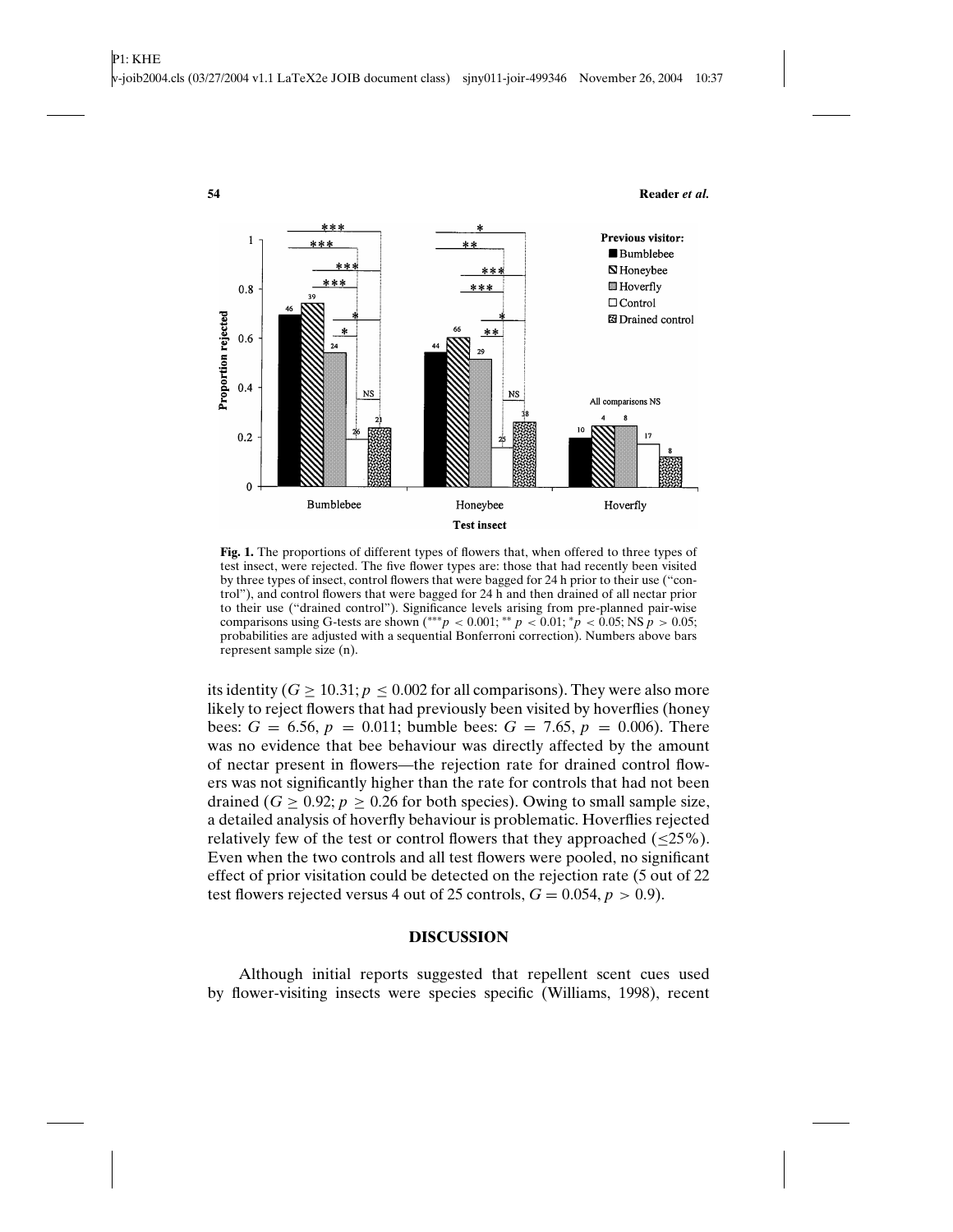#### **Inter-Order Interactions Between Flower-Visiting 55**

research has shown that bumble bees and honey bees can interpret each others' scents and avoid recently visited flowers accordingly (Stout and Goulson, 2001). Our results support this finding, with bumble bees showing a strong aversion to flowers recently visited by honey bees, and vice versa. Furthermore, our results strongly suggest that both bumble bees and honey bees can tell when flowers have been visited by hoverflies. Although we do not know whether the insects that we observed were foraging for nectar or pollen, there is certainly the potential for strong competition between bees and hoverflies for the resources offered by flowers.

Our results indicate that even when bees are competing with a taxonomically diverse range of flower-visiting insects, they will be capable of avoiding resource-depleted flowers. Such behaviour is likely to lead to increased overall foraging efficiency, assuming that there are significant costs, in terms of energy or time, associated with landing on unrewarding flowers (Kato, 1988; Schmitt and Bertsch, 1990; Williams, 1998).

Our data are consistent with the hypothesis that bees can avoid recently visited flowers on the basis of the remote perception of scent cues deposited by hoverflies. It has been suggested, however, that other types of cue can be used by bees to assess flower status without landing (e.g., Thorp *et al*., 1975; Heinrich, 1979; Goulson *et al*., 2001). Given that bees did not distinguish between control and drained control flowers, we can exclude the possibility that bees in our experiment directly assessed nectar volume by sight or smell, but other changes in flower appearance or scent (e.g., those related to the depletion of pollen) may have been indicative of a recent visit and cannot be ruled out as factors influencing bee behaviour. Nevertheless, individual chemicals isolated from honey bee mandibular glands (Vallet *et al*., 1991), and from bumble bee tarsal extracts (Stout *et al*., 1998; Goulson *et al*., 2000), can elicit exactly the kind of flower rejection behaviour we observed in our study. We believe that the most parsimonious explanation for our results is that the detection of similar chemicals by bees leads to the rejection of flowers that have recently been visited by hoverflies. Chemical cues might be left behind on flowers accidentally by hoverflies, or might even be deposited deliberately, perhaps to help individuals recognise flowers that they have already visited.

Our findings strongly suggest that olfactory information can pass between species in different insect orders, and that this may have important consequences for the shaping of competitive interactions among members of the same guild. Research into the mechanisms that mediate interspecific competition has largely focussed on interactions between closely related species, and it is not clear to what extent our results can be generalised. Perhaps social bees, because they have evolved highly sophisticated mechanisms for communication between related individuals, are in an unusually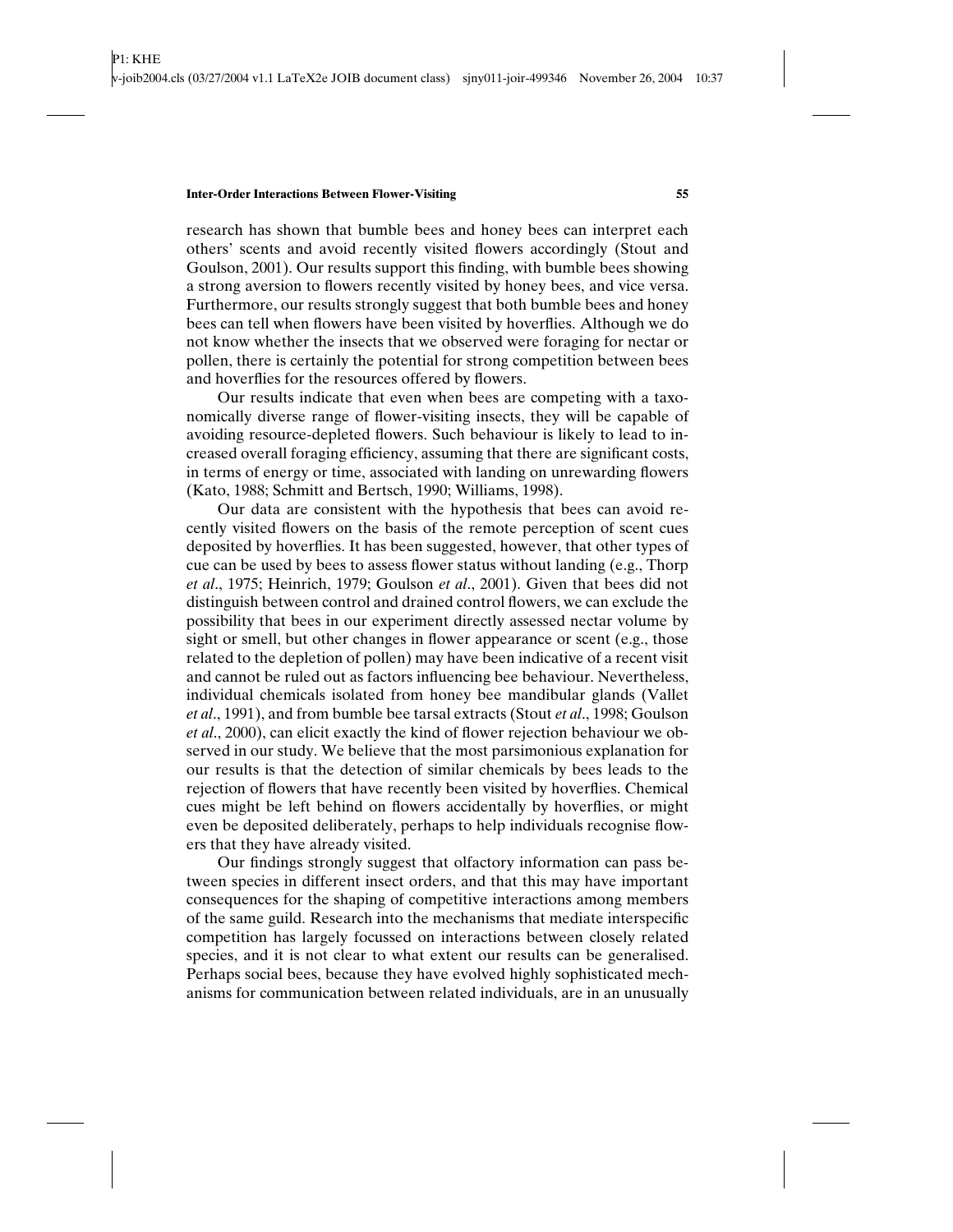#### **56 Reader** *et al.*

good evolutionary position to exploit olfactory cues deposited by other species. The ability to detect chemical signals from distantly related taxa could also influence other types of interactions. For example, might bees be able to use chemical cues to avoid predatory insects or parasitoids? Such possibilities merit further attention.

#### **ACKNOWLEDGMENT**

We are grateful to Veronica Bennett for her advice, and to the Field Studies Council for the use of their laboratory facilities.

#### **REFERENCES**

- Ayasse, M., Paxton, R. J., and Tengo, J. (2001). Mating behaviour and chemical communication in the order Hymenoptera. *Annu. Rev. Entomol.* **46:** 31–78.
- Bernays, E. A., and Chapman, R. L. (1994). *Host-plant Selection by Phytophagous Insects*, Chapman and Hall, New York, USA.
- Branquart, E., and Hemptinne, J. (2000). Selectivity in the exploitation of floral resources by hoverflies (Diptera: Syrphinae). *Ecography* **23:** 732–742.
- Cameron, S. A. (1981). Chemical signals in bumble bee foraging. *Behav. Ecol. Sociobiol*. **9:** 257–260.
- Dicke, M. (2000). Chemical ecology of host-plant selection by herbivorous arthropods: A multitrophic perspective. *Biochem. Syst. Ecol.* **28:** 601–617.
- Ferguson, A. W., and Free, J. B. (1979). Production of forage-marking pheromone by the honey bee. *J. Apicult. Res.* **18:** 128–135.
- Gilbert, F., Azmeh, S., Barnard, C., Behnke, J., Collins, S. A., Hurst, J., and Shuker, D. (2001). The Behavioural Ecology Field Course. Individually recognisable scent marks on flowers made by a solitary bee. *Anim. Behav.* **61:** 217–229.
- Goulson, D., Chapman, J. W., and Hughes, W. O. H. (2001). Discrimination of unrewarding flowers by bees: Direct detection of rewards and use of repellent scent marks. *J. Insect Behav.* **14:** 669–678.
- Goulson, D., Hawson, S. A., and Stout, J. C. (1998). Foraging bumble bees avoid flowers already visited by conspecifics or by other bumble bee species. *Anim. Behav.* **55:** 199–206.
- Goulson, D., Allen, J. A., Stout, J. C., Langley, J., and Hughes, W. H. O. (2000). Identity and
- function of scent marks deposited by foraging bumble bees. *J. Chem. Ecol.* **26:** 2897–2911. Heinrich, B. (1979). Resource heterogeneity and patterns of movement in foraging bumble bees. *Oecologia* **40:** 235–245.
- Kato, M. (1988). Bumble bee visits to *Impatiens* spp.: pattern and efficiency. *Oecologia* **76:** 364–370.
- Marden, J. H. (1984). Remote perception of floral nectar by bumble bees. *Oecologia* **64:** 232– 240.
- Nufio, C. R., and Papaj, D. R. (2001). Host marking behaviour in phytophagous insects and parasitoids. *Entomol. Exp. Appl.* **99:** 273–293.
- Nunez, J. A. (1967). Sammelbienen markieren versiegte Futterquellen durch Duft. *Naturwissenschaften* **54:** 322–323.
- Rice, W. R. (1989). Analyzing tables of statistical tests. *Evolution* **43:** 223–225.
- Schmitt, U., and Bertsch, A. (1990). Do foraging bumble bees scent-mark food sources and does it matter? *Oecologia* **82:** 137–144.
- Sokal, R. R., and Rohlf, F. J. (1995). *Biometry*, W. H. Freeman and Co., New York, USA.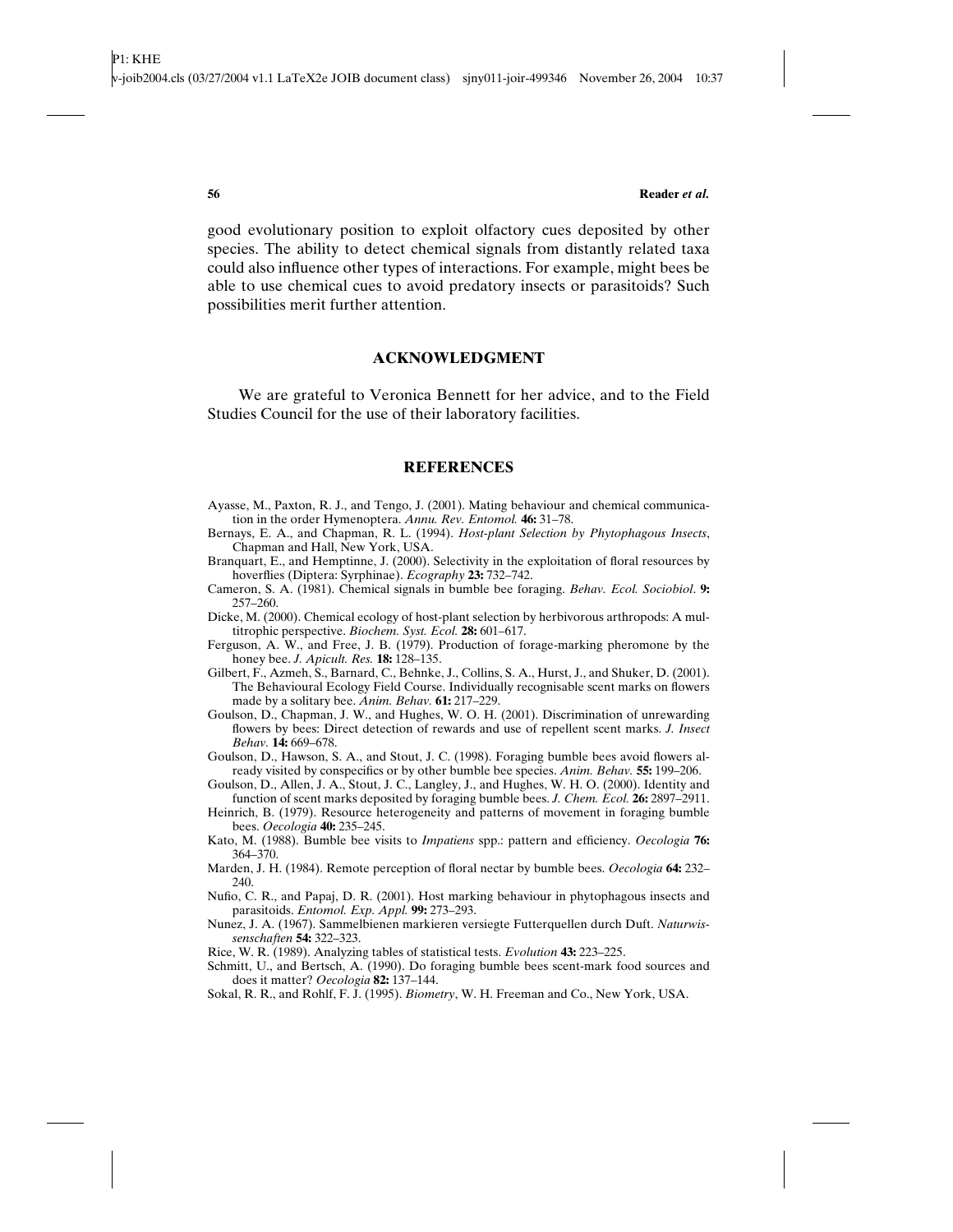#### **Inter-Order Interactions Between Flower-Visiting 57**

- Stout, J. C., and Goulson, D. (2001). The use of conspecific and interspecific scent marks by foraging bumble bees and honey bees. *Anim. Behav.* **62:** 183–189.
- Stout, J. C., and Goulson, D. (2002). The influence of nectar secretion rates on the responses of bumble bees (*Bombus* spp.) to previously visited flowers. *Behav. Ecol. Sociobiol.* **52:** 239–246.
- Stout, J. C., Goulson, D., and Allen, J. A. (1998). Repellent scent-marking of flowers by a guild of foraging bumble bees (*Bombus* spp.). *Behav. Ecol. Sociobiol.* **43:** 317–326.
- Thorp, R. W., Briggs, D. L., Estes, J. R., and Erickson, E. H. (1975). Nectar fluorescence under ultraviolet irradiation. *Science* **189:** 476–478.
- Vallet, A., Gassier, P., and Lensky, Y. (1991). Ontogeny of the fine-structure of the mandibular glands of the honey bee (*Apis mellifera* L.) workers and the pheromonal activity of 2 heptanone. *J. Insect Physiol.* **37:** 789–804.
- Van der Meer, R. K., Breed, M. D., Espelie, K. E., and Winton, M. L. (1998). *Pheromone Communication in Social Insects*, Westview Press, Boulder, Colorado, USA.
- Williams, C. S. (1998). The identity of the previous visitor influences flower rejection by nectarcollecting bees. *Anim. Behav.* **56:** 673–681.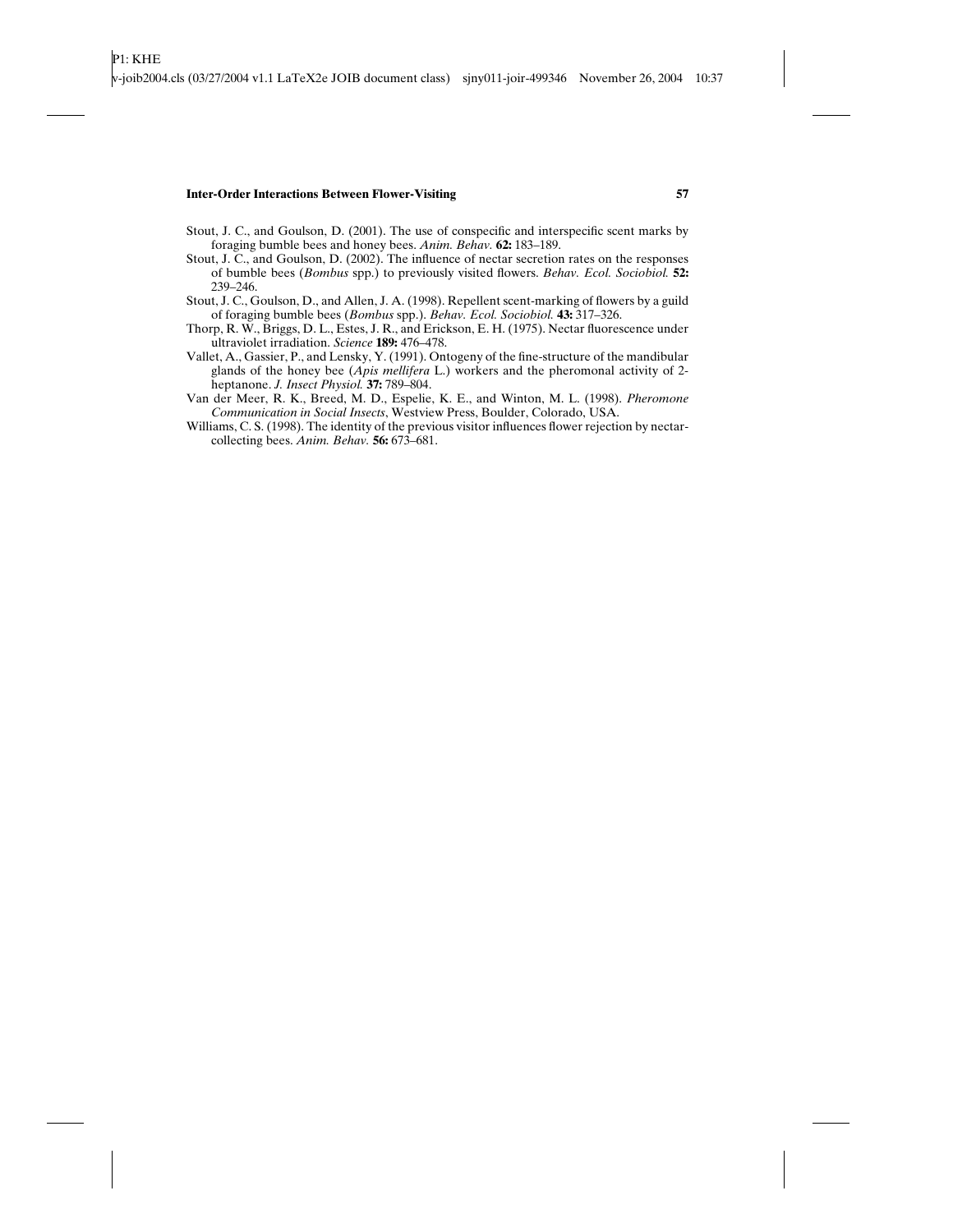# **Queries to Author**

A1: Au: Please provide abstract for this article.